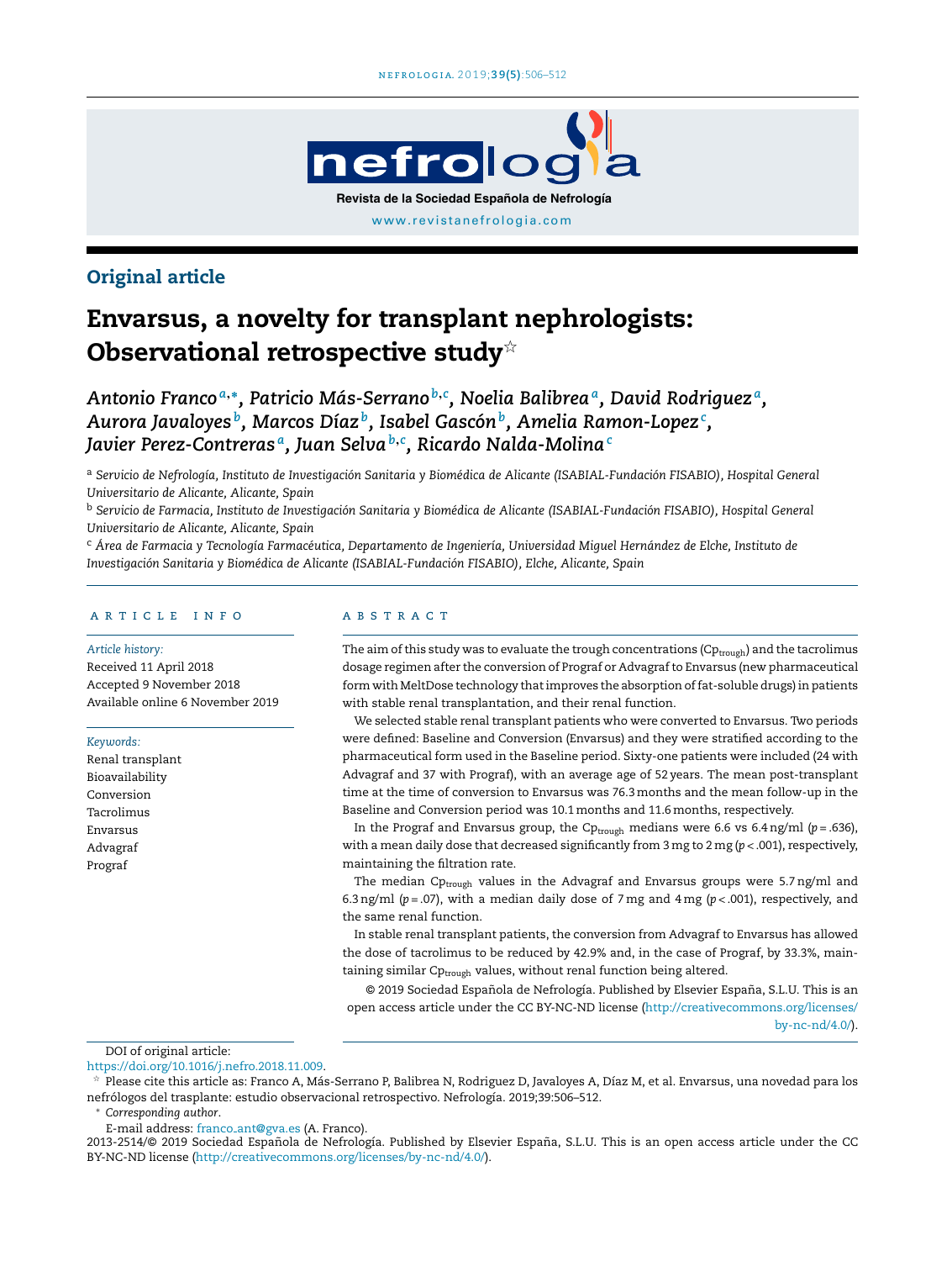### Envarsus, una novedad para los nefrólogos del trasplante: estudio observacional retrospectivo

#### r e s u m e n

El objetivo del presente estudio fue evaluar las concentraciones valle  $(Cp_{\text{value}})$  y la pauta posológica de tacrolimus tras la conversión de Prograf o Advagraf a Envarsus (nueva forma farmacéutica con tecnología Meltdose que mejora la absorción de fármacos liposolubles) en pacientes con trasplante renal estable, y su función renal.

Se seleccionaron los pacientes trasplantados renales estables que fueron convertidos a Envarsus. Se definieron dos periodos: basal y conversión (Envarsus), y se estratificaron en función de la forma farmacéutica utilizada en el periodo basal. Se incluyeron 61 pacientes (24 con Advagraf y 37 con Prograf), con una edad media de 52 años. El tiempo medio postrasplante en el momento de la conversión a Envarsus fue de 76,3meses y el seguimiento medio en el periodo basal y conversión fue de 10,1 y 11,6 meses, respectivamente.

En el grupo Prograf y Envarsus las medianas C $p_{value}$  fueron 6,6 vs 6,4 ng/ml (p = 0,636), con una dosis diaria media que disminuyó significativamente de 3 a 2 mg (p < 0,001), respectivamente, manteniendo el filtrado renal.

Las medianas Cp<sub>valle</sub> en los grupos Advagraf y Envarsus fueron 5,7 y 6,3 ng/ml (p = 0,07), con una mediana de dosis diaria de 7 y 4 mg (p < 0,001), respectivamente, e igual función renal. En pacientes trasplantados renales estables la conversión de Advagraf a Envarsus ha permitido reducir la dosis de tacrolimus un 42,9% y la de Prograf un 33,3% para mantener unas Cpvalle similares, sin que se altere la función renal.

© 2019 Sociedad Española de Nefrología. Publicado por Elsevier España, S.L.U. Este es un artículo Open Access bajo la licencia CC BY-NC-ND ([http://creativecommons.org/licenses/](http://creativecommons.org/licenses/by-nc-nd/4.0/) [by-nc-nd/4.0/](http://creativecommons.org/licenses/by-nc-nd/4.0/)).

#### Introduction

*Palabras clave:* Trasplante renal Biodisponibilidad Conversión Tacrolimus Envarsus Advagraf Prograf

Most of the immunosuppressive therapy regimens used in renal transplantation currently include tacrolimus.<sup>[1](#page-5-0)</sup> The effectiveness of the twice-daily-dose formulation of tacrolimus (Prograf) has been proven in multiple studies.<sup>[2](#page-5-0)</sup> The conversion of the immediate-release pharmaceutical form to a prolonged-release formulation (Advagraf) has also been studied in depth; in the Spanish study of conversion between the two formulations, Guirado et al. $3$  [p](#page-5-0)roved its efficacy and safety in 96% of patients, with a conversion base of 1–1mg. The efficacy and safety of these two formulations have been verified in numerous non-inferiority studies and found to be similar. $4$ 

Tacrolimus is characterised by having a narrow therapeutic margin and a large inter- and intra-individual pharmacokinetic variability which requires close pharmacokinetic monitoring. The strong correlation between the area under the curve and the trough level allows personalisation of the dose only by monitoring the trough concentration.<sup>[5–7](#page-5-0)</sup>

As a result of the combination of poor water solubility, metabolisation of tacrolimus in the intestinal tract and the activity of the P-glycoprotein pump of the intestinal enterocytes, Prograf has low bioavailability of tacrolimus, about 17% in renal transplant recipients.<sup>[8](#page-5-0)</sup>

Lack of adherence to treatment is a common cause of graft loss, $9$  and the evidence that adherence improves significantly when switching from twice to once daily administration of the drug is another factor in favour of single-daily-dose formulations. $10-12$  In addition to better adherence, the Spanish study showed that after conversion, patients clearly expressed

their preference for prolonged-release tacrolimus, which can be taken once a day.<sup>[3](#page-5-0)</sup>

A new pharmaceutical form of extended-release tacrolimus has been marketed recently, Envarsus, which could provide a combination of improved adherence and bioavailability; as, Advagraf, it is administered once a day, and its formulation is based on the Meltdose release system, $13$ designed to increase the bioavailability of drugs that are poorly soluble in water.

Studies of conversion from both Prograf and Advagraf to Envarsus have been carried showing that bioavailability Envarsus is superior. Moreover, the Envarsus datasheet summary states that "Patients who are recipients of an allogeneic transplant, maintained with two daily doses of Prograf (immediate release) or Advagraf (once a day) and who require conversion to one daily dose of Envarsus, should have their total daily dose changed at a ratio of 1:0.7 (mg:mg); the maintenance dose of Envarsus should therefore be 30% lower than the dose of Pro-graf or Advagraf".<sup>[14](#page-5-0)</sup> However, so far there have been no studies using data obtained from routine practice analysing conversion of the different formulations of tacrolimus to Envarsus.

The aim of this study was to analyse the tacrolimus trough concentrations and dosage regimen after conversion from Prograf or Advagraf to Envarsus in patients with stable renal transplantation, and to assess the impact on renal function.

#### Material and methods

This was a retrospective, observational study. We selected renal transplant patients from Hospital General Universitario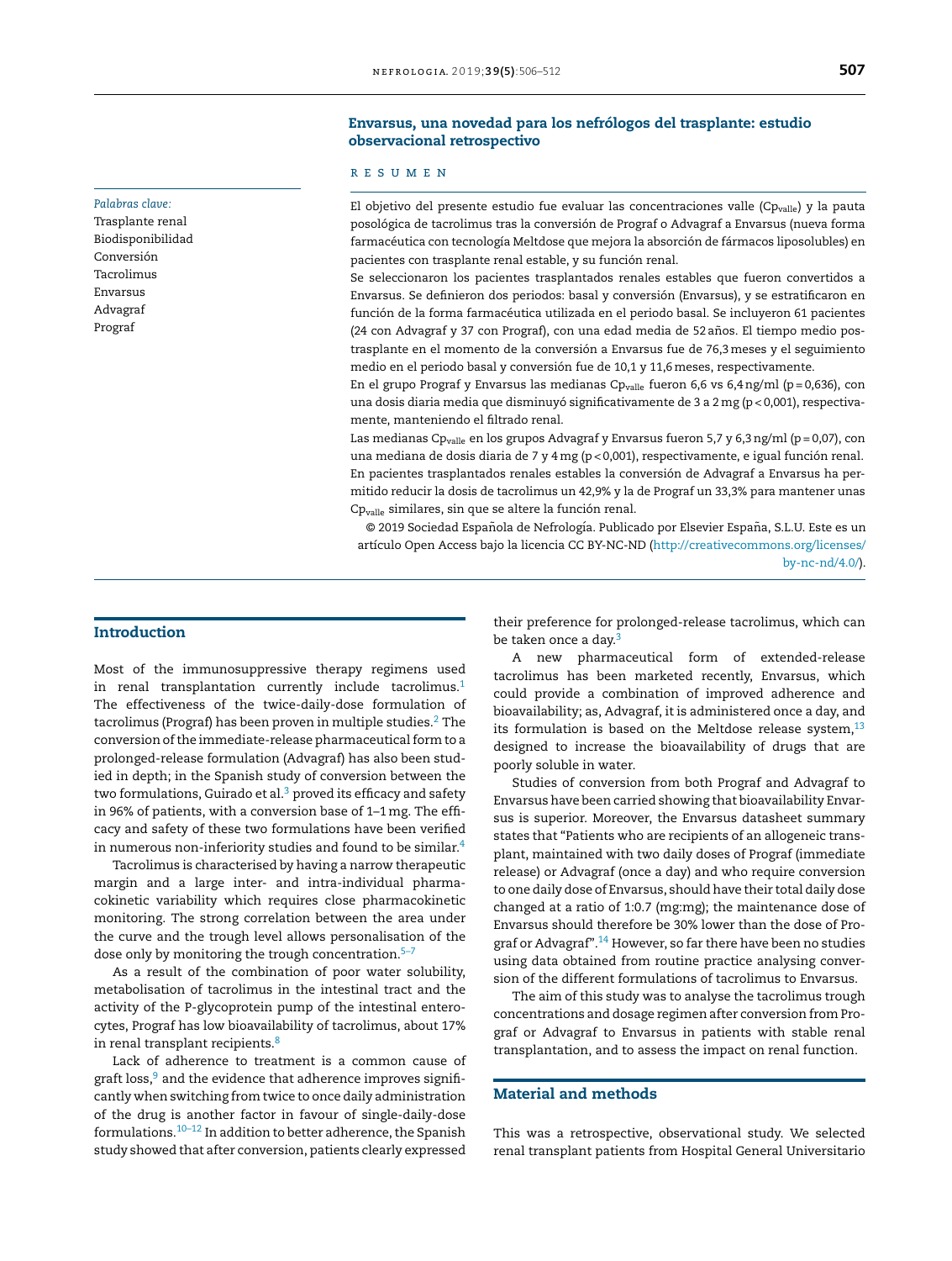<span id="page-2-0"></span>de Alicante who were converted from Prograf or Advagraf to Envarsus from January 2015 to April 2017. Two periods were defined: baseline (up to the day before the change to Envarsus) and conversion (from the change to Envarsus on). Patients were then stratified according to the pharmaceutical form used during the baseline period, immediate-release (Prograf) or prolonged-release (Advagraf). The maximum follow-up time in both periods was limited to one year. The general immunosuppressive regimen at the time of renal transplantation included tacrolimus (initial dose: Prograf 0.1mg/kg/12h p.o. or Advagraf 0.2mg/kg/day p.o.; subsequent doses were adjusted to maintain a tacrolimus trough concentration of 8–10ng/ml for the first month and 6–8ng/ml thereafter, mycophenolate mofetil 1 g/12h p.o. or mycophenolic acid 360mg/12h p.o., basiliximab or thymoglobulin in high-risk patients and corticosteroids in tapering doses.

Inclusion criteria were: adult patients with more than 6 months after receiving a kidney from a cadaver donor with stable renal function who were converted to Envarsus to improve adherence to treatment (in the case of Prograf) or for suspected toxicity or low bioavailability, with at least three tacrolimus trough concentration values at steady state were available in both study periods.

Blood samples were taken in the trough period (prior to the morning dose). The tacrolimus concentration was determined in whole blood by enzyme immunoassay (Thermo TAC – DRI) (range: 1.2–30ng/ml).

The variables were collected retrospectively from the pharmacokinetic reports of the Pharmacy Department's Clinical Pharmacokinetics Unit. The maximum follow-up time in both periods was one year. For each patient we calculated the mean tacrolimus trough concentration, the mean dose, the mean dose-normalised concentration (ratio between the tacrolimus trough concentration and the dose) and mean renal function, assessed by glomerular filtration rate calculated using the CKD-EPI equation. Additionally, intra-individual variability was quantified from the coefficient of variation of the tacrolimus trough concentrations for the two periods and the two formulations.

The quantitative variables are described by mean and 95% confidence interval (95% CI) or median (25th–75th percentile (p25–p75)) and the comparison of the quantitative variables was analysed using a one-way ANOVA or the Mann–Whitney *U* test depending on the type of distribution of the variables. The level of statistical significance was set as alpha < 0.05. The statistical and graph analysis used the R statistics software program [\(http://www.R-project.org\)](http://www.r-project.org/).

#### Results

The study included 61 patients, 37 males and 24 females, all were Caucasian and transplanted at Hospital General Universitario de Alicante, as they were under the health care covered by the hospital; the mean age of the patients was 52.6 (95% CI: 48.7–54.5) and the mean body weight 69.9 kg (95% CI: 66.8–72.9). The mean time after-transplantation when converted to Envarsus was 76.3months (95% CI: 21.8–104.2). The number of tacrolimus trough concentrations included in the baseline and conversion periods was 217 and 298, respectively. The mean follow-up of the baseline and conversion periods was 10.1months (95% CI: 9.0–11.1) and 11.6months (95% CI: 10.8–12.4), respectively.

Twenty four out of the 61 patients included, were treated with Advagraf and 37 with Prograf. The demographic data stratified by pharmaceutical form (Prograf/Advagraf) are shown in Table 1.

In the Prograf and Envarsus groups, the median tacrolimus trough concentrations were similar: 6.6ng/ml (p25–p75: 5.2–7.7) vs 6.4ng/ml (p25–p75: 4.7–8.2) (*p* = 0.636), with a daily dose which decreased significantly from 3 mg (p25–p75: 2–4.5) to 2 mg (p25–p75: 1.75–3.0) (*p* <0.001), while the glomerular filtration rate remained stable with values of 53.7ml/min/m<sup>2</sup> (p25–p75: 38.7–66.2) and 50.0ml/min/m<sup>2</sup> (p25–p75: 34.4–62.2) (*p* = 0.06), respectively. The median of the trough concentration normalised for dose of tacrolimus was 35% higher in the conversion period (baseline: 2.3ng/ml/mg [p25–p75: 1.4–3.1] vs conversion: 3.1ng/ml/mg [p25–p75: 1.9–4.6]) (*p* < 0.001) ([Figs.](#page-3-0) 1 and 2). The intra-individual variability was 21.4% during the baseline period and 15.1% during the conversion period.

Likewise, tacrolimus trough concentrations in the Advagraf and Envarsus groups were not significantly different (median: 5.7ng/ml [p25–p75: 4.8–7.0] vs 6.3ng/ml [p25–p75: 5.1–7.7]) (*p* = 0.07), with a median daily dose of 7 mg (p25–p75: 4–8) and 4 mg (p25–p75: 2.75–5.0) (*p* < 0.001), and a glomerular filtration rate which remained stable in both periods with values of 36.4 ml/min/m<sup>2</sup> (p25–p75: 28.8–33.65) and 33.7 ml/min/m<sup>2</sup> (p25–p75: 25.9–59.5) (*p* = 0.248), respectively. During the conversion period, the median of the trough concentration normalised for the dose of tacrolimus was 83.3% higher

| $\mathbf{r}$ $\mathbf{r}$<br>$\blacksquare$                                                                           |  |
|-----------------------------------------------------------------------------------------------------------------------|--|
| used during the baseline period (Prograf or Advagraf).                                                                |  |
| Table 1 – Baseline demographic data of patients converted to Envarsus stratified according to the pharmaceutical form |  |

|                                                             | Advagraf            | Prograf              |
|-------------------------------------------------------------|---------------------|----------------------|
| Patients, n                                                 | 24                  | 37                   |
| Age (years), mean (95% CI)                                  | $56(51-60)$         | $50(47-54)$          |
| Gender $(M/F)$ , % $(n)$                                    | 60.9/39.1 (14/9)    | 60.5/39.5 (23/15)    |
| Weight, kg; mean (95% CI)                                   | 72.4 (67.7-77.1)    | 68.1 (64.0-72.3)     |
| Time post-transplant, months; mean (95% CI)                 | $65.1(43.1 - 87.1)$ | $97.8(69.1 - 126.5)$ |
| Baseline period follow-up, months; mean (95% CI)            | $8.6(6.6-10.7)$     | $11.0(9.8-12.1)$     |
| Conversion period follow-up, months; mean (95% CI)          | $11.5(10.1-12.9)$   | $11.7(10.7-12.7)$    |
| Total number of trough Cp/patient baseline period, n/mean   | 71/3.4              | 146/3.9              |
| Total number of trough Cp/patient conversion period, n/mean | 125/5.4             | 173/4.7              |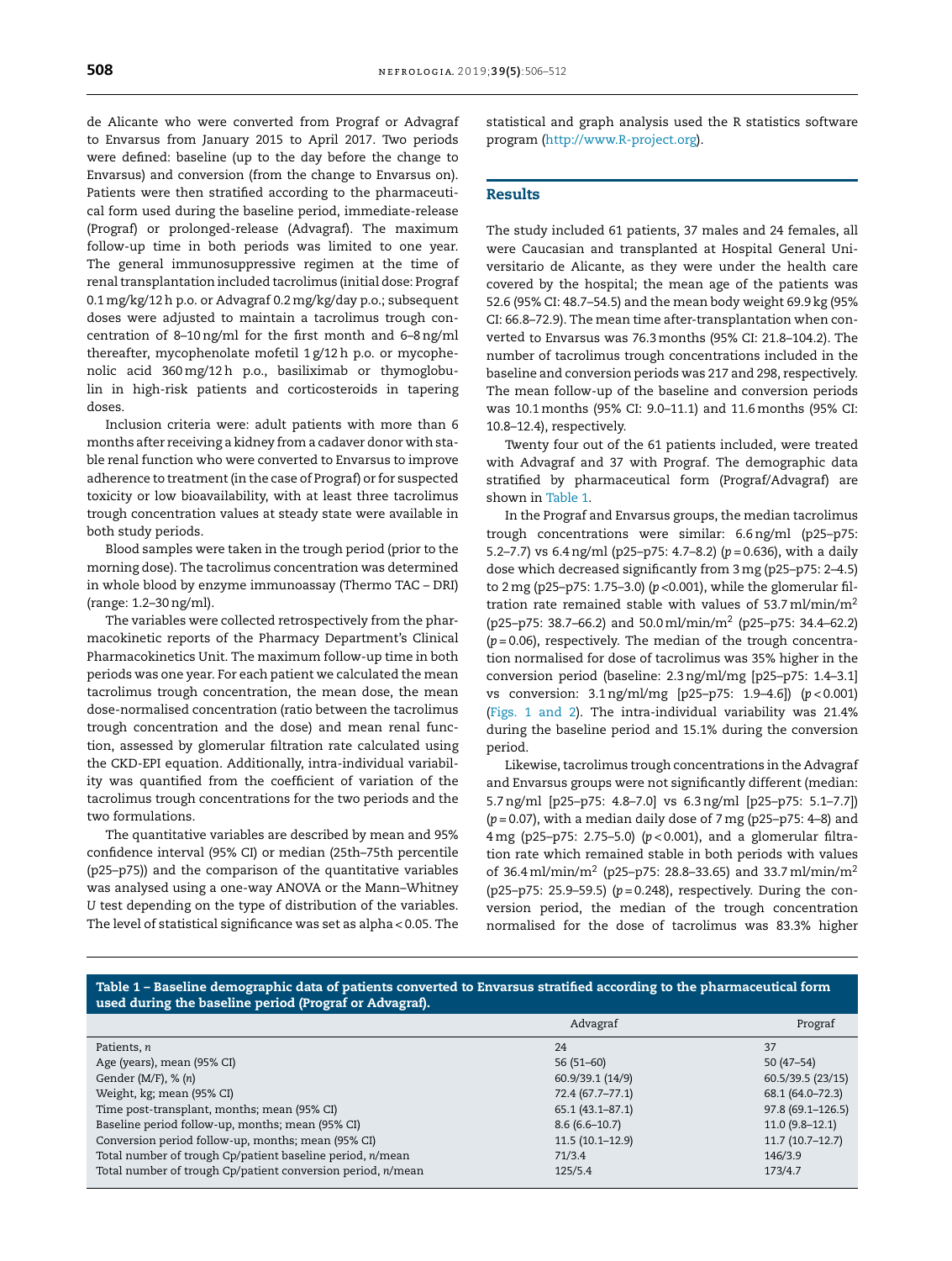<span id="page-3-0"></span>

### Fig. 1 – Boxplot of: (A) tacrolimus trough concentration; and (B) tacrolimus trough concentration in the baseline and conversion periods stratified according to the pharmaceutical form used during the baseline period (Prograf or Advagraf). The red dot corresponds to the mean. NS: not significant.

than in the baseline period: 0.9ng/ml/mg (p25–p75: 0.74–1.43) vs 1.65ng/ml/mg (p25–p75: 1.28–2.85), respectively (*p* < 0.001) (Figs. 1 and 2). As with Prograf, intra-individual variability in the baseline period was higher than that found in the conversion period (25.7% vs 17.4%, respectively).

Switching pharmaceutical form of tacrolimus resulted in a reduction of the dose of tacrolimus of 42.9% after changing from Advagraf to Envarsus and 33.3% from Prograf to Envarsus, maintaining similar tacrolimus trough concentrations.

#### Discussion

In the population of patients analysed in the present study to maintain stable tacrolimus trough concentrations, the dose of tacrolimus had to be reduced by 42.9% when changing from Advagraf to Envarsus and 33.3% if changing from Prograf to Envarsus. Envarsus is a recently marketed pharmaceutical form with MeltDose technology. MeltDose, developed by Veloxis Pharmaceuticals increases the bioavailability and control the release of fat-soluble drugs in delayed-release pharmaceutical forms.<sup>[13](#page-5-0)</sup> There are therefore two pharmaceutical forms of delayed-release tacrolimus currently available, Advagraf and Envarsus, which are administered once daily. The switch from Prograf or Advagraf to Envarsus has been analysed in a number of different studies. $7,15-18$  However, to our knowledge, this is the first clinical study of conversion of patients treated with immediate- or prolonged-release

tacrolimus to Envarsus. Our results are similar to those obtained by other authors. In a study of conversion from an immediate-release form (Prograf) to Envarsus in stable renal transplant recipients, Gaber et al. $^7$  $^7$  demonstrated that with a reduction of 30% from the Prograf dose, a similar area under the curve and similar trough concentrations were obtained with Envarsus, but with a significantly lower peak, percentage of fluctuation (change in peak-to-trough concentrations with respect to the mean concentration) and swing (the change in peak-to-trough concentrations with respect to the minimum concentration). The increase in the trough concentration tacrolimus normalised for the dose- or trough concentration/dose ratio is also an indicator of increased bioavailability. In our series concentration/dose ratio was increased by 35% from Prograf to Envarsus and 83.3% from Advagraf to Envar-sus. Rostaing et al.<sup>[15](#page-5-0)</sup> found an increase in the aforementioned ratio two years after transplant.

Similar results have been found in the conversion between the two delayed-release forms (Advagraf to Envarsus). In the ASTCOFF pharmacokinetic study of conversion with two sequences (Prograf-Envarsus-Advagraf and Prograf-Advagraf-Envarsus), Tremblay et al. $16$  concluded that to achieve the same degree of exposure the dose of Advagraf had to be increased by 8% with respect to Prograf, and when switching from Advagraf or Prograf to Envarsus the dose had to be reduced by 36% and 30% respectively. These results are very similar to those obtained in our study.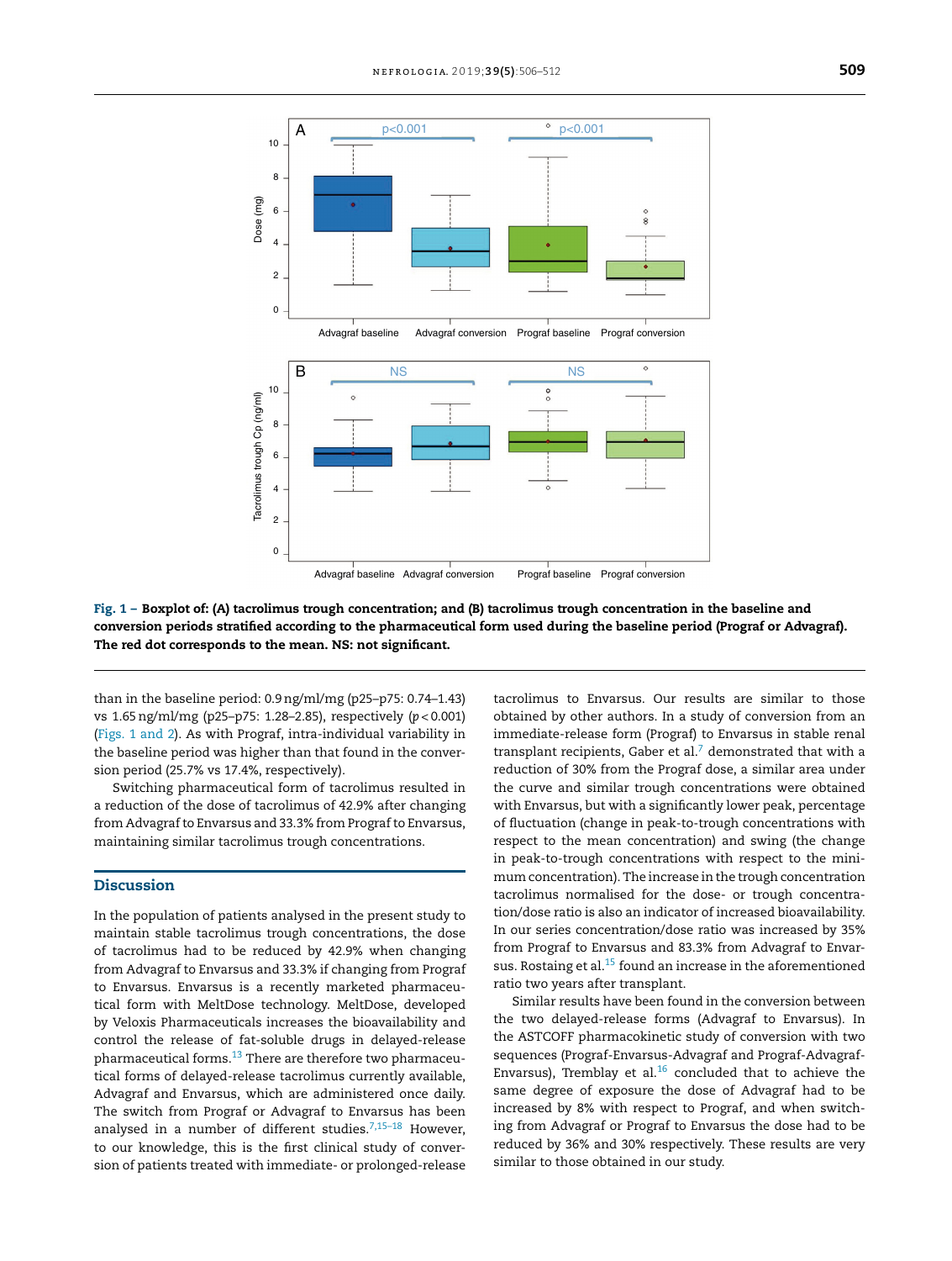

Fig. 2 – Boxplot of: (A) tacrolimus trough concentration – daily dose ratio; and (B) glomerular filtration rate (expressed as CKD-EPI) in the baseline and conversion periods stratified according to the pharmaceutical form used during the baseline period (Prograf or Advagraf). The red dot corresponds to the mean. NS: not significant.

In a cohort study, Niioka et al. $17$  concluded that to maintain the same area under the curve, a larger dose of Advagraf is necessary than of Prograf, as both the area under the curve and the trough concentration were approximately 25% lower with Advagraf than Prograf, showing that Advagraf had worse bioavailability. In our study, we also showed that the bioavailability of Advagraf is slightly lower than that of Prograf, since the dose reduction necessary to maintain the same levels was 9.6% higher.

This dose reduction would not only be necessary in conversion, but also in induction. As shown in the Budde et al. study, $19$  which compared recipients with Envarsus versus Prograf from the time of the transplant to the end of one year of follow-up. The Envarsus group reached the target levels faster than the Prograf group, although it should be noted that they received a higher initial dose (0.17mg/kg compared to 0.1mg/kg), and at 3 weeks the dose needed to reach the same levels was lower. These data reinforce the idea of a greater initial absorption of Envarsus than Advagraf. In other studies it has been demonstrated the inferiority of Advagraf vs Prograf in achieving levels during the immediate postoperative period.<sup>[18,20](#page-5-0)</sup> Wlodarczyk et al.<sup>[18](#page-5-0)</sup> showed that using the same starting dose, 0.2mg/kg/24h, the area under curve for tacrolimus on day 1 was 30% lower for Advagraf than for Prograf (232 and 361 ngh/ml, respectively), and that it was comparable on day 14, but using higher doses of Advagraf. The KDIGO guidelines specifically conclude that the sooner therapeutic levels of calcineurin inhibitors are reached, the more effective will be in preventing acute rejection<sup>[21](#page-5-0)</sup>; this illustrate the importance of choosing the pharmaceutical presentation of the drug that will most quickly reach therapeutic levels in the immediate postoperative period.

The better bioavailability and/or reduction in apparent clearance varies over the time, as the recipients in the study by Budde et al.[19](#page-5-0) received a 14% lower dose of tacrolimus at one year. In the extension of that study, Rostaing et al. $15$  showed that the dose of Envarsus was 24% lower than that of Prograf at 24months, these are similar data to the obtained in our study. Bunnapradist et al.<sup>[22](#page-6-0)</sup> randomised a group of recipients with stable renal transplant to Prograf or Envarsus and observed a progressive reduction of up to 25% in the administered dose of Envarsus, with no differences in trough levels.

It is noteworthy that the aforementioned studies include a not-insignificant number of African-American recipients, $7,15,17,22$  a population that has been shown to require up to twice the dose<sup>[15](#page-5-0)</sup> as compared with the Caucasian population to reach the same trough levels. $^{23}$  $^{23}$  $^{23}$  Our study population is homogeneous, including only Caucasian patients and coming from a very limited geographical area, which would eliminate possible confounding factors.

The fact that lack of adherence is a common cause of graft loss<sup>[9](#page-5-0)</sup> and that adherence significantly improves if the medication is changed from twice to a single daily dose, $10$  the use of a once-daily tacrolimus formulation should be an absolute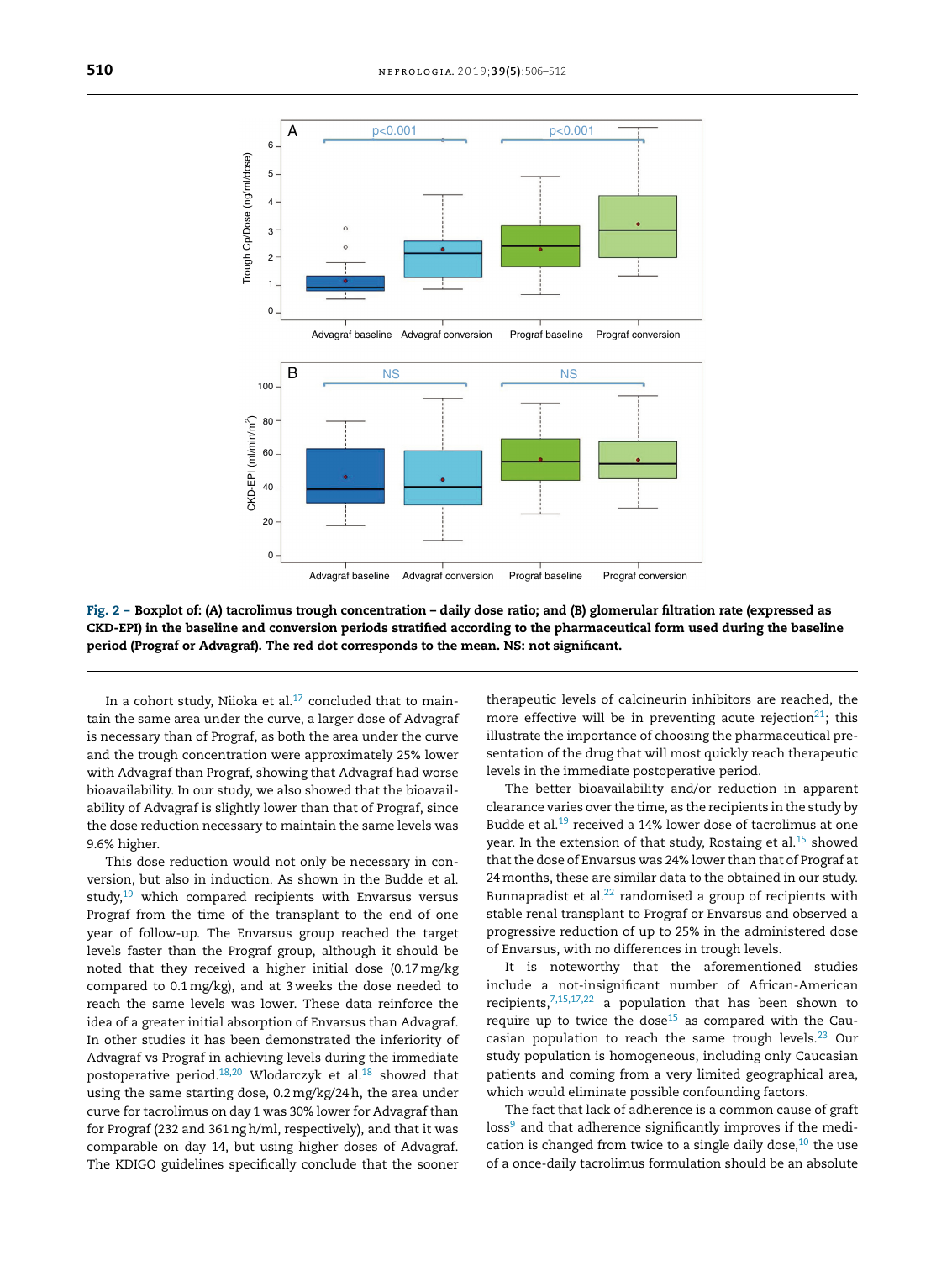<span id="page-5-0"></span>requirement, especially when the evening absorption of Pro-graf is lower than the morning absorption.<sup>[24,25](#page-6-0)</sup> In addition, the use of Advagraf reduces the intra-individual coefficient of variation to 40% compared to Prograf, which reinforces the idea of using a once-a-day pharmaceutical form of administration compared to two administrations.  $26-28$  In our study, intra-individual variability also decreased when converting patients from Prograf or Advagraf to Envarsus (CV: 21.4% vs 15.1% and 25.7% vs 17.4%, respectively).

Due to the narrow therapeutic margin of tacrolimus and given the different pharmacokinetics of Prograf, Advagraf and Envarsus, these drugs are not bioequivalent and interchangeable, so changes in the formulations could lead to significant adverse effects. Therefore, close pharmacokinetic monitoring is recommended when switching formulations<sup>[29](#page-6-0)</sup>; hence the high number of trough concentration determinations made in our study after conversion to Envarsus (baseline period: 217 vs conversion period: 298).

One of the most important limitations of our study is its retrospective observational nature, and the fact that trough tacrolimus determinations were carried out within a routine clinical practice in an outpatient setting. Therefore, in the two periods the follow-up were not exactly the same and there was large variability in the time from transplant to conversion for both formulations [\(Table](#page-2-0) 1). However, as said, our results are comparable to previous studies, although the percentage dose reduction in the Advagraf group is higher than that described in other studies.

In conclusion, our study shows that Envarsus is a pharmaceutical form of tacrolimus that may provide benefits for immunosuppression in renal transplantation, besides being a single daily dose formulation, the improved bioavailability enables a significant reduction in the dose tacrolimus achieving a similar trough concentration, without variations in renal function.

### Conflicts of interest

The authors declare that they have no conflicts of interest.

#### r e f e r enc e s

- 1. [Hart](http://refhub.elsevier.com/S2013-2514(19)30139-7/sbref0150) [A,](http://refhub.elsevier.com/S2013-2514(19)30139-7/sbref0150) [Smith](http://refhub.elsevier.com/S2013-2514(19)30139-7/sbref0150) [JM,](http://refhub.elsevier.com/S2013-2514(19)30139-7/sbref0150) [Skeans](http://refhub.elsevier.com/S2013-2514(19)30139-7/sbref0150) [MA,](http://refhub.elsevier.com/S2013-2514(19)30139-7/sbref0150) [Gustafson](http://refhub.elsevier.com/S2013-2514(19)30139-7/sbref0150) [SK,](http://refhub.elsevier.com/S2013-2514(19)30139-7/sbref0150) [Stewart](http://refhub.elsevier.com/S2013-2514(19)30139-7/sbref0150) [DE,](http://refhub.elsevier.com/S2013-2514(19)30139-7/sbref0150) [Cherikh](http://refhub.elsevier.com/S2013-2514(19)30139-7/sbref0150) [WS,](http://refhub.elsevier.com/S2013-2514(19)30139-7/sbref0150) [et](http://refhub.elsevier.com/S2013-2514(19)30139-7/sbref0150) [al.](http://refhub.elsevier.com/S2013-2514(19)30139-7/sbref0150) [Kidney.](http://refhub.elsevier.com/S2013-2514(19)30139-7/sbref0150) [Am](http://refhub.elsevier.com/S2013-2514(19)30139-7/sbref0150) [J](http://refhub.elsevier.com/S2013-2514(19)30139-7/sbref0150) [Transplant.](http://refhub.elsevier.com/S2013-2514(19)30139-7/sbref0150) [2016;16](http://refhub.elsevier.com/S2013-2514(19)30139-7/sbref0150) [Suppl.](http://refhub.elsevier.com/S2013-2514(19)30139-7/sbref0150) [2:11](http://refhub.elsevier.com/S2013-2514(19)30139-7/sbref0150)–[46.](http://refhub.elsevier.com/S2013-2514(19)30139-7/sbref0150)
- 2. [Webster](http://refhub.elsevier.com/S2013-2514(19)30139-7/sbref0155) [AC,](http://refhub.elsevier.com/S2013-2514(19)30139-7/sbref0155) [Woodroffe](http://refhub.elsevier.com/S2013-2514(19)30139-7/sbref0155) [RC,](http://refhub.elsevier.com/S2013-2514(19)30139-7/sbref0155) [Taylor](http://refhub.elsevier.com/S2013-2514(19)30139-7/sbref0155) [RS,](http://refhub.elsevier.com/S2013-2514(19)30139-7/sbref0155) [Chapman](http://refhub.elsevier.com/S2013-2514(19)30139-7/sbref0155) [JR,](http://refhub.elsevier.com/S2013-2514(19)30139-7/sbref0155) [Craig](http://refhub.elsevier.com/S2013-2514(19)30139-7/sbref0155) [JC.](http://refhub.elsevier.com/S2013-2514(19)30139-7/sbref0155) [Tacrolimus](http://refhub.elsevier.com/S2013-2514(19)30139-7/sbref0155) [versus](http://refhub.elsevier.com/S2013-2514(19)30139-7/sbref0155) [ciclosporin](http://refhub.elsevier.com/S2013-2514(19)30139-7/sbref0155) [as](http://refhub.elsevier.com/S2013-2514(19)30139-7/sbref0155) [primary](http://refhub.elsevier.com/S2013-2514(19)30139-7/sbref0155) [immunosuppression](http://refhub.elsevier.com/S2013-2514(19)30139-7/sbref0155) [for](http://refhub.elsevier.com/S2013-2514(19)30139-7/sbref0155) [kidney](http://refhub.elsevier.com/S2013-2514(19)30139-7/sbref0155) [transplant](http://refhub.elsevier.com/S2013-2514(19)30139-7/sbref0155) [recipients:](http://refhub.elsevier.com/S2013-2514(19)30139-7/sbref0155) [meta-analysis](http://refhub.elsevier.com/S2013-2514(19)30139-7/sbref0155) [and](http://refhub.elsevier.com/S2013-2514(19)30139-7/sbref0155) [meta-regression](http://refhub.elsevier.com/S2013-2514(19)30139-7/sbref0155) [of](http://refhub.elsevier.com/S2013-2514(19)30139-7/sbref0155) [randomised](http://refhub.elsevier.com/S2013-2514(19)30139-7/sbref0155) [trial](http://refhub.elsevier.com/S2013-2514(19)30139-7/sbref0155) [data.](http://refhub.elsevier.com/S2013-2514(19)30139-7/sbref0155) [BMJ.](http://refhub.elsevier.com/S2013-2514(19)30139-7/sbref0155) [2005;331:810.](http://refhub.elsevier.com/S2013-2514(19)30139-7/sbref0155)
- 3. [Guirado](http://refhub.elsevier.com/S2013-2514(19)30139-7/sbref0160) [L,](http://refhub.elsevier.com/S2013-2514(19)30139-7/sbref0160) [Cantarell](http://refhub.elsevier.com/S2013-2514(19)30139-7/sbref0160) [C,](http://refhub.elsevier.com/S2013-2514(19)30139-7/sbref0160) [Franco](http://refhub.elsevier.com/S2013-2514(19)30139-7/sbref0160) [A,](http://refhub.elsevier.com/S2013-2514(19)30139-7/sbref0160) [Huertas](http://refhub.elsevier.com/S2013-2514(19)30139-7/sbref0160) [EG,](http://refhub.elsevier.com/S2013-2514(19)30139-7/sbref0160) [Fructuoso](http://refhub.elsevier.com/S2013-2514(19)30139-7/sbref0160) [AS,](http://refhub.elsevier.com/S2013-2514(19)30139-7/sbref0160) [Fernandez](http://refhub.elsevier.com/S2013-2514(19)30139-7/sbref0160) [A,](http://refhub.elsevier.com/S2013-2514(19)30139-7/sbref0160) [et](http://refhub.elsevier.com/S2013-2514(19)30139-7/sbref0160) [al.](http://refhub.elsevier.com/S2013-2514(19)30139-7/sbref0160) [Efficacy](http://refhub.elsevier.com/S2013-2514(19)30139-7/sbref0160) [and](http://refhub.elsevier.com/S2013-2514(19)30139-7/sbref0160) [safety](http://refhub.elsevier.com/S2013-2514(19)30139-7/sbref0160) [of](http://refhub.elsevier.com/S2013-2514(19)30139-7/sbref0160) [conversion](http://refhub.elsevier.com/S2013-2514(19)30139-7/sbref0160) [from](http://refhub.elsevier.com/S2013-2514(19)30139-7/sbref0160) [twice-daily](http://refhub.elsevier.com/S2013-2514(19)30139-7/sbref0160) [to](http://refhub.elsevier.com/S2013-2514(19)30139-7/sbref0160) [once-daily](http://refhub.elsevier.com/S2013-2514(19)30139-7/sbref0160) [tacrolimus](http://refhub.elsevier.com/S2013-2514(19)30139-7/sbref0160) [in](http://refhub.elsevier.com/S2013-2514(19)30139-7/sbref0160) [a](http://refhub.elsevier.com/S2013-2514(19)30139-7/sbref0160) [large](http://refhub.elsevier.com/S2013-2514(19)30139-7/sbref0160) [cohort](http://refhub.elsevier.com/S2013-2514(19)30139-7/sbref0160) [of](http://refhub.elsevier.com/S2013-2514(19)30139-7/sbref0160) [stable](http://refhub.elsevier.com/S2013-2514(19)30139-7/sbref0160) [kidney](http://refhub.elsevier.com/S2013-2514(19)30139-7/sbref0160) [transplant](http://refhub.elsevier.com/S2013-2514(19)30139-7/sbref0160) [recipients.](http://refhub.elsevier.com/S2013-2514(19)30139-7/sbref0160) [Am](http://refhub.elsevier.com/S2013-2514(19)30139-7/sbref0160) [J](http://refhub.elsevier.com/S2013-2514(19)30139-7/sbref0160) [Transplant.](http://refhub.elsevier.com/S2013-2514(19)30139-7/sbref0160) [2011;11:1965–71.](http://refhub.elsevier.com/S2013-2514(19)30139-7/sbref0160)
- 4. [Albano](http://refhub.elsevier.com/S2013-2514(19)30139-7/sbref0165) [L,](http://refhub.elsevier.com/S2013-2514(19)30139-7/sbref0165) [Banas](http://refhub.elsevier.com/S2013-2514(19)30139-7/sbref0165) [B,](http://refhub.elsevier.com/S2013-2514(19)30139-7/sbref0165) [Klempnauer](http://refhub.elsevier.com/S2013-2514(19)30139-7/sbref0165) [JL,](http://refhub.elsevier.com/S2013-2514(19)30139-7/sbref0165) [Glyda](http://refhub.elsevier.com/S2013-2514(19)30139-7/sbref0165) [M,](http://refhub.elsevier.com/S2013-2514(19)30139-7/sbref0165) [Viklicky](http://refhub.elsevier.com/S2013-2514(19)30139-7/sbref0165) [O,](http://refhub.elsevier.com/S2013-2514(19)30139-7/sbref0165) [Kamar](http://refhub.elsevier.com/S2013-2514(19)30139-7/sbref0165) [N,](http://refhub.elsevier.com/S2013-2514(19)30139-7/sbref0165) [et](http://refhub.elsevier.com/S2013-2514(19)30139-7/sbref0165) [al.](http://refhub.elsevier.com/S2013-2514(19)30139-7/sbref0165) [OSAKA](http://refhub.elsevier.com/S2013-2514(19)30139-7/sbref0165) [trial:](http://refhub.elsevier.com/S2013-2514(19)30139-7/sbref0165) [A](http://refhub.elsevier.com/S2013-2514(19)30139-7/sbref0165) [randomized,](http://refhub.elsevier.com/S2013-2514(19)30139-7/sbref0165) [controlled](http://refhub.elsevier.com/S2013-2514(19)30139-7/sbref0165) [trial](http://refhub.elsevier.com/S2013-2514(19)30139-7/sbref0165) [comparing](http://refhub.elsevier.com/S2013-2514(19)30139-7/sbref0165) [tacrolimus](http://refhub.elsevier.com/S2013-2514(19)30139-7/sbref0165) [QD](http://refhub.elsevier.com/S2013-2514(19)30139-7/sbref0165) [and](http://refhub.elsevier.com/S2013-2514(19)30139-7/sbref0165) [BD](http://refhub.elsevier.com/S2013-2514(19)30139-7/sbref0165) [in](http://refhub.elsevier.com/S2013-2514(19)30139-7/sbref0165) [kidney](http://refhub.elsevier.com/S2013-2514(19)30139-7/sbref0165) [transplantation.](http://refhub.elsevier.com/S2013-2514(19)30139-7/sbref0165) [Transplantation.](http://refhub.elsevier.com/S2013-2514(19)30139-7/sbref0165) [2013;96:897–903.](http://refhub.elsevier.com/S2013-2514(19)30139-7/sbref0165)
- 5. [Alloway](http://refhub.elsevier.com/S2013-2514(19)30139-7/sbref0170) [R,](http://refhub.elsevier.com/S2013-2514(19)30139-7/sbref0170) [Steinberg](http://refhub.elsevier.com/S2013-2514(19)30139-7/sbref0170) [S,](http://refhub.elsevier.com/S2013-2514(19)30139-7/sbref0170) [Khalil](http://refhub.elsevier.com/S2013-2514(19)30139-7/sbref0170) [K,](http://refhub.elsevier.com/S2013-2514(19)30139-7/sbref0170) [Gourishankar](http://refhub.elsevier.com/S2013-2514(19)30139-7/sbref0170) [S,](http://refhub.elsevier.com/S2013-2514(19)30139-7/sbref0170) [Miller](http://refhub.elsevier.com/S2013-2514(19)30139-7/sbref0170) [J,](http://refhub.elsevier.com/S2013-2514(19)30139-7/sbref0170) [Norman](http://refhub.elsevier.com/S2013-2514(19)30139-7/sbref0170) [D,](http://refhub.elsevier.com/S2013-2514(19)30139-7/sbref0170) [et](http://refhub.elsevier.com/S2013-2514(19)30139-7/sbref0170) [al.](http://refhub.elsevier.com/S2013-2514(19)30139-7/sbref0170) [Conversion](http://refhub.elsevier.com/S2013-2514(19)30139-7/sbref0170) [of](http://refhub.elsevier.com/S2013-2514(19)30139-7/sbref0170) [stable](http://refhub.elsevier.com/S2013-2514(19)30139-7/sbref0170) [kidney](http://refhub.elsevier.com/S2013-2514(19)30139-7/sbref0170) [transplant](http://refhub.elsevier.com/S2013-2514(19)30139-7/sbref0170) [recipients](http://refhub.elsevier.com/S2013-2514(19)30139-7/sbref0170) [from](http://refhub.elsevier.com/S2013-2514(19)30139-7/sbref0170) [a](http://refhub.elsevier.com/S2013-2514(19)30139-7/sbref0170) [twice](http://refhub.elsevier.com/S2013-2514(19)30139-7/sbref0170) [daily](http://refhub.elsevier.com/S2013-2514(19)30139-7/sbref0170) [Prograf-based](http://refhub.elsevier.com/S2013-2514(19)30139-7/sbref0170) [regimen](http://refhub.elsevier.com/S2013-2514(19)30139-7/sbref0170) [to](http://refhub.elsevier.com/S2013-2514(19)30139-7/sbref0170) [a](http://refhub.elsevier.com/S2013-2514(19)30139-7/sbref0170) [once](http://refhub.elsevier.com/S2013-2514(19)30139-7/sbref0170) [daily](http://refhub.elsevier.com/S2013-2514(19)30139-7/sbref0170) [modified](http://refhub.elsevier.com/S2013-2514(19)30139-7/sbref0170) [release](http://refhub.elsevier.com/S2013-2514(19)30139-7/sbref0170) [tacrolimus-based](http://refhub.elsevier.com/S2013-2514(19)30139-7/sbref0170) [regimen.](http://refhub.elsevier.com/S2013-2514(19)30139-7/sbref0170) [Transplant](http://refhub.elsevier.com/S2013-2514(19)30139-7/sbref0170) [Proc.](http://refhub.elsevier.com/S2013-2514(19)30139-7/sbref0170) [2005;37:867–70.](http://refhub.elsevier.com/S2013-2514(19)30139-7/sbref0170)
- 6. [Florman](http://refhub.elsevier.com/S2013-2514(19)30139-7/sbref0175) [S,](http://refhub.elsevier.com/S2013-2514(19)30139-7/sbref0175) [Alloway](http://refhub.elsevier.com/S2013-2514(19)30139-7/sbref0175) [R,](http://refhub.elsevier.com/S2013-2514(19)30139-7/sbref0175) [Kalayoglu](http://refhub.elsevier.com/S2013-2514(19)30139-7/sbref0175) [M,](http://refhub.elsevier.com/S2013-2514(19)30139-7/sbref0175) [Lake](http://refhub.elsevier.com/S2013-2514(19)30139-7/sbref0175) [K,](http://refhub.elsevier.com/S2013-2514(19)30139-7/sbref0175) [Bak](http://refhub.elsevier.com/S2013-2514(19)30139-7/sbref0175) [T,](http://refhub.elsevier.com/S2013-2514(19)30139-7/sbref0175) [Klein](http://refhub.elsevier.com/S2013-2514(19)30139-7/sbref0175) [A,](http://refhub.elsevier.com/S2013-2514(19)30139-7/sbref0175) [et](http://refhub.elsevier.com/S2013-2514(19)30139-7/sbref0175) [al.](http://refhub.elsevier.com/S2013-2514(19)30139-7/sbref0175) [Conversion](http://refhub.elsevier.com/S2013-2514(19)30139-7/sbref0175) [of](http://refhub.elsevier.com/S2013-2514(19)30139-7/sbref0175) [stable](http://refhub.elsevier.com/S2013-2514(19)30139-7/sbref0175) [liver](http://refhub.elsevier.com/S2013-2514(19)30139-7/sbref0175) [transplant](http://refhub.elsevier.com/S2013-2514(19)30139-7/sbref0175) [recipients](http://refhub.elsevier.com/S2013-2514(19)30139-7/sbref0175) [from](http://refhub.elsevier.com/S2013-2514(19)30139-7/sbref0175) [a](http://refhub.elsevier.com/S2013-2514(19)30139-7/sbref0175) [twice-daily](http://refhub.elsevier.com/S2013-2514(19)30139-7/sbref0175) [Prograf-based](http://refhub.elsevier.com/S2013-2514(19)30139-7/sbref0175) [regimen](http://refhub.elsevier.com/S2013-2514(19)30139-7/sbref0175) [to](http://refhub.elsevier.com/S2013-2514(19)30139-7/sbref0175) [a](http://refhub.elsevier.com/S2013-2514(19)30139-7/sbref0175) [once-daily](http://refhub.elsevier.com/S2013-2514(19)30139-7/sbref0175) [modified](http://refhub.elsevier.com/S2013-2514(19)30139-7/sbref0175) [release](http://refhub.elsevier.com/S2013-2514(19)30139-7/sbref0175) [tacrolimus-based](http://refhub.elsevier.com/S2013-2514(19)30139-7/sbref0175) [regimen.](http://refhub.elsevier.com/S2013-2514(19)30139-7/sbref0175) [Transplant](http://refhub.elsevier.com/S2013-2514(19)30139-7/sbref0175) [Proc.](http://refhub.elsevier.com/S2013-2514(19)30139-7/sbref0175) [2005;37:1211–3.](http://refhub.elsevier.com/S2013-2514(19)30139-7/sbref0175)
- 7. [Gaber](http://refhub.elsevier.com/S2013-2514(19)30139-7/sbref0180) [AO,](http://refhub.elsevier.com/S2013-2514(19)30139-7/sbref0180) [Alloway](http://refhub.elsevier.com/S2013-2514(19)30139-7/sbref0180) [RR,](http://refhub.elsevier.com/S2013-2514(19)30139-7/sbref0180) [Bodziak](http://refhub.elsevier.com/S2013-2514(19)30139-7/sbref0180) [K,](http://refhub.elsevier.com/S2013-2514(19)30139-7/sbref0180) [Kaplan](http://refhub.elsevier.com/S2013-2514(19)30139-7/sbref0180) [B,](http://refhub.elsevier.com/S2013-2514(19)30139-7/sbref0180) [Bunnapradist](http://refhub.elsevier.com/S2013-2514(19)30139-7/sbref0180) [S](http://refhub.elsevier.com/S2013-2514(19)30139-7/sbref0180). [Conversion](http://refhub.elsevier.com/S2013-2514(19)30139-7/sbref0180) [from](http://refhub.elsevier.com/S2013-2514(19)30139-7/sbref0180) [twice-daily](http://refhub.elsevier.com/S2013-2514(19)30139-7/sbref0180) [tacrolimus](http://refhub.elsevier.com/S2013-2514(19)30139-7/sbref0180) [capsules](http://refhub.elsevier.com/S2013-2514(19)30139-7/sbref0180) [to](http://refhub.elsevier.com/S2013-2514(19)30139-7/sbref0180) [once-daily](http://refhub.elsevier.com/S2013-2514(19)30139-7/sbref0180) [extended-release](http://refhub.elsevier.com/S2013-2514(19)30139-7/sbref0180) [tacrolimus](http://refhub.elsevier.com/S2013-2514(19)30139-7/sbref0180) [\(LCPT\):](http://refhub.elsevier.com/S2013-2514(19)30139-7/sbref0180) [a](http://refhub.elsevier.com/S2013-2514(19)30139-7/sbref0180) [phase](http://refhub.elsevier.com/S2013-2514(19)30139-7/sbref0180) [2](http://refhub.elsevier.com/S2013-2514(19)30139-7/sbref0180) [trial](http://refhub.elsevier.com/S2013-2514(19)30139-7/sbref0180) [of](http://refhub.elsevier.com/S2013-2514(19)30139-7/sbref0180) [stable](http://refhub.elsevier.com/S2013-2514(19)30139-7/sbref0180) [renal](http://refhub.elsevier.com/S2013-2514(19)30139-7/sbref0180) [transplant](http://refhub.elsevier.com/S2013-2514(19)30139-7/sbref0180) [recipients.](http://refhub.elsevier.com/S2013-2514(19)30139-7/sbref0180) [Transplantation.](http://refhub.elsevier.com/S2013-2514(19)30139-7/sbref0180) [2013;96:191](http://refhub.elsevier.com/S2013-2514(19)30139-7/sbref0180)–[7.](http://refhub.elsevier.com/S2013-2514(19)30139-7/sbref0180)
- 8. Ficha Técnica Prograf. Agencia Española del Medicamento. Available from: [https://cima.aemps.es/cima/pdfs/es/](https://cima.aemps.es/cima/pdfs/es/ft/63189/FT_63189.html.pdf) ft/63189/FT [63189.html.pdf](https://cima.aemps.es/cima/pdfs/es/ft/63189/FT_63189.html.pdf) [accessed 6.04.18].
- 9. [Sellares](http://refhub.elsevier.com/S2013-2514(19)30139-7/sbref0190) [J,](http://refhub.elsevier.com/S2013-2514(19)30139-7/sbref0190) [de](http://refhub.elsevier.com/S2013-2514(19)30139-7/sbref0190) [Freitas](http://refhub.elsevier.com/S2013-2514(19)30139-7/sbref0190) [DG,](http://refhub.elsevier.com/S2013-2514(19)30139-7/sbref0190) [Mengel](http://refhub.elsevier.com/S2013-2514(19)30139-7/sbref0190) [M,](http://refhub.elsevier.com/S2013-2514(19)30139-7/sbref0190) [Reeve](http://refhub.elsevier.com/S2013-2514(19)30139-7/sbref0190) [J,](http://refhub.elsevier.com/S2013-2514(19)30139-7/sbref0190) [Einecke](http://refhub.elsevier.com/S2013-2514(19)30139-7/sbref0190) [G,](http://refhub.elsevier.com/S2013-2514(19)30139-7/sbref0190) [Sis](http://refhub.elsevier.com/S2013-2514(19)30139-7/sbref0190) [B,](http://refhub.elsevier.com/S2013-2514(19)30139-7/sbref0190) [et](http://refhub.elsevier.com/S2013-2514(19)30139-7/sbref0190) [al.](http://refhub.elsevier.com/S2013-2514(19)30139-7/sbref0190) [Understanding](http://refhub.elsevier.com/S2013-2514(19)30139-7/sbref0190) [the](http://refhub.elsevier.com/S2013-2514(19)30139-7/sbref0190) [causes](http://refhub.elsevier.com/S2013-2514(19)30139-7/sbref0190) [of](http://refhub.elsevier.com/S2013-2514(19)30139-7/sbref0190) [kidney](http://refhub.elsevier.com/S2013-2514(19)30139-7/sbref0190) [transplant](http://refhub.elsevier.com/S2013-2514(19)30139-7/sbref0190) [failure:](http://refhub.elsevier.com/S2013-2514(19)30139-7/sbref0190) [the](http://refhub.elsevier.com/S2013-2514(19)30139-7/sbref0190) [dominant](http://refhub.elsevier.com/S2013-2514(19)30139-7/sbref0190) [role](http://refhub.elsevier.com/S2013-2514(19)30139-7/sbref0190) [of](http://refhub.elsevier.com/S2013-2514(19)30139-7/sbref0190) [antibody-mediated](http://refhub.elsevier.com/S2013-2514(19)30139-7/sbref0190) [rejection](http://refhub.elsevier.com/S2013-2514(19)30139-7/sbref0190) [and](http://refhub.elsevier.com/S2013-2514(19)30139-7/sbref0190) [nonadherence.](http://refhub.elsevier.com/S2013-2514(19)30139-7/sbref0190) [Am](http://refhub.elsevier.com/S2013-2514(19)30139-7/sbref0190) [J](http://refhub.elsevier.com/S2013-2514(19)30139-7/sbref0190) [Transplant.](http://refhub.elsevier.com/S2013-2514(19)30139-7/sbref0190) [2012;12:388–99.](http://refhub.elsevier.com/S2013-2514(19)30139-7/sbref0190)
- 10. [Eisen](http://refhub.elsevier.com/S2013-2514(19)30139-7/sbref0195) [SA,](http://refhub.elsevier.com/S2013-2514(19)30139-7/sbref0195) [Miller](http://refhub.elsevier.com/S2013-2514(19)30139-7/sbref0195) [DK,](http://refhub.elsevier.com/S2013-2514(19)30139-7/sbref0195) [Woodward](http://refhub.elsevier.com/S2013-2514(19)30139-7/sbref0195) [RS,](http://refhub.elsevier.com/S2013-2514(19)30139-7/sbref0195) [Spitznagel](http://refhub.elsevier.com/S2013-2514(19)30139-7/sbref0195) [E,](http://refhub.elsevier.com/S2013-2514(19)30139-7/sbref0195) [Przybeck](http://refhub.elsevier.com/S2013-2514(19)30139-7/sbref0195) [TR.](http://refhub.elsevier.com/S2013-2514(19)30139-7/sbref0195) [The](http://refhub.elsevier.com/S2013-2514(19)30139-7/sbref0195) [effect](http://refhub.elsevier.com/S2013-2514(19)30139-7/sbref0195) [of](http://refhub.elsevier.com/S2013-2514(19)30139-7/sbref0195) [prescribed](http://refhub.elsevier.com/S2013-2514(19)30139-7/sbref0195) [daily](http://refhub.elsevier.com/S2013-2514(19)30139-7/sbref0195) [dose](http://refhub.elsevier.com/S2013-2514(19)30139-7/sbref0195) [frequency](http://refhub.elsevier.com/S2013-2514(19)30139-7/sbref0195) [on](http://refhub.elsevier.com/S2013-2514(19)30139-7/sbref0195) [patient](http://refhub.elsevier.com/S2013-2514(19)30139-7/sbref0195) [medication](http://refhub.elsevier.com/S2013-2514(19)30139-7/sbref0195) [compliance.](http://refhub.elsevier.com/S2013-2514(19)30139-7/sbref0195) [Arch](http://refhub.elsevier.com/S2013-2514(19)30139-7/sbref0195) [Intern](http://refhub.elsevier.com/S2013-2514(19)30139-7/sbref0195) [Med.](http://refhub.elsevier.com/S2013-2514(19)30139-7/sbref0195) [1990;150:1881–4.](http://refhub.elsevier.com/S2013-2514(19)30139-7/sbref0195)
- 11. [Claxton](http://refhub.elsevier.com/S2013-2514(19)30139-7/sbref0200) [AJ,](http://refhub.elsevier.com/S2013-2514(19)30139-7/sbref0200) [Cramer](http://refhub.elsevier.com/S2013-2514(19)30139-7/sbref0200) [J,](http://refhub.elsevier.com/S2013-2514(19)30139-7/sbref0200) [Pierce](http://refhub.elsevier.com/S2013-2514(19)30139-7/sbref0200) [C.](http://refhub.elsevier.com/S2013-2514(19)30139-7/sbref0200) [A](http://refhub.elsevier.com/S2013-2514(19)30139-7/sbref0200) [systematic](http://refhub.elsevier.com/S2013-2514(19)30139-7/sbref0200) [review](http://refhub.elsevier.com/S2013-2514(19)30139-7/sbref0200) [of](http://refhub.elsevier.com/S2013-2514(19)30139-7/sbref0200) [the](http://refhub.elsevier.com/S2013-2514(19)30139-7/sbref0200) [associations](http://refhub.elsevier.com/S2013-2514(19)30139-7/sbref0200) [between](http://refhub.elsevier.com/S2013-2514(19)30139-7/sbref0200) [dose](http://refhub.elsevier.com/S2013-2514(19)30139-7/sbref0200) [regimens](http://refhub.elsevier.com/S2013-2514(19)30139-7/sbref0200) [and](http://refhub.elsevier.com/S2013-2514(19)30139-7/sbref0200) [medication](http://refhub.elsevier.com/S2013-2514(19)30139-7/sbref0200) [compliance.](http://refhub.elsevier.com/S2013-2514(19)30139-7/sbref0200) [Clin](http://refhub.elsevier.com/S2013-2514(19)30139-7/sbref0200) [Ther.](http://refhub.elsevier.com/S2013-2514(19)30139-7/sbref0200) [2001;23:1296–310.](http://refhub.elsevier.com/S2013-2514(19)30139-7/sbref0200)
- 12. [Saini](http://refhub.elsevier.com/S2013-2514(19)30139-7/sbref0205) [SD,](http://refhub.elsevier.com/S2013-2514(19)30139-7/sbref0205) [Schoenfeld](http://refhub.elsevier.com/S2013-2514(19)30139-7/sbref0205) [P,](http://refhub.elsevier.com/S2013-2514(19)30139-7/sbref0205) [Kaulback](http://refhub.elsevier.com/S2013-2514(19)30139-7/sbref0205) [K,](http://refhub.elsevier.com/S2013-2514(19)30139-7/sbref0205) [Dubinsky](http://refhub.elsevier.com/S2013-2514(19)30139-7/sbref0205) [MC.](http://refhub.elsevier.com/S2013-2514(19)30139-7/sbref0205) [Effect](http://refhub.elsevier.com/S2013-2514(19)30139-7/sbref0205) [of](http://refhub.elsevier.com/S2013-2514(19)30139-7/sbref0205) [medication](http://refhub.elsevier.com/S2013-2514(19)30139-7/sbref0205) [dosing](http://refhub.elsevier.com/S2013-2514(19)30139-7/sbref0205) [frequency](http://refhub.elsevier.com/S2013-2514(19)30139-7/sbref0205) [on](http://refhub.elsevier.com/S2013-2514(19)30139-7/sbref0205) [adherence](http://refhub.elsevier.com/S2013-2514(19)30139-7/sbref0205) [in](http://refhub.elsevier.com/S2013-2514(19)30139-7/sbref0205) [chronic](http://refhub.elsevier.com/S2013-2514(19)30139-7/sbref0205) [diseases.](http://refhub.elsevier.com/S2013-2514(19)30139-7/sbref0205) [Am](http://refhub.elsevier.com/S2013-2514(19)30139-7/sbref0205) [J](http://refhub.elsevier.com/S2013-2514(19)30139-7/sbref0205) [Manag](http://refhub.elsevier.com/S2013-2514(19)30139-7/sbref0205) [Care.](http://refhub.elsevier.com/S2013-2514(19)30139-7/sbref0205) [2009;15:22.](http://refhub.elsevier.com/S2013-2514(19)30139-7/sbref0205)
- 13. [Baraldo](http://refhub.elsevier.com/S2013-2514(19)30139-7/sbref0210) [M.](http://refhub.elsevier.com/S2013-2514(19)30139-7/sbref0210) [Meltdose](http://refhub.elsevier.com/S2013-2514(19)30139-7/sbref0210) [tacrolimus](http://refhub.elsevier.com/S2013-2514(19)30139-7/sbref0210) [pharmacokinetics.](http://refhub.elsevier.com/S2013-2514(19)30139-7/sbref0210) [Transplant](http://refhub.elsevier.com/S2013-2514(19)30139-7/sbref0210) [Proc.](http://refhub.elsevier.com/S2013-2514(19)30139-7/sbref0210) [2016;48:420–3.](http://refhub.elsevier.com/S2013-2514(19)30139-7/sbref0210)
- 14. Ficha Técnica Envarsus. Agencia Española del Medicamento. Available from: [https://www.aemps.gob.es/cima/pdfs//ft/](https://www.aemps.gob.es/cima/pdfs//ft/114935001/FT_114935001.pdf) 114935001/FT [114935001.pdf](https://www.aemps.gob.es/cima/pdfs//ft/114935001/FT_114935001.pdf) [accessed 6.04.18].
- 15. [Rostaing](http://refhub.elsevier.com/S2013-2514(19)30139-7/sbref0220) [L,](http://refhub.elsevier.com/S2013-2514(19)30139-7/sbref0220) [Bunnapradist](http://refhub.elsevier.com/S2013-2514(19)30139-7/sbref0220) [S,](http://refhub.elsevier.com/S2013-2514(19)30139-7/sbref0220) [Grinyo](http://refhub.elsevier.com/S2013-2514(19)30139-7/sbref0220) [JM,](http://refhub.elsevier.com/S2013-2514(19)30139-7/sbref0220) [Ciechanowski](http://refhub.elsevier.com/S2013-2514(19)30139-7/sbref0220) [K,](http://refhub.elsevier.com/S2013-2514(19)30139-7/sbref0220) [Denny](http://refhub.elsevier.com/S2013-2514(19)30139-7/sbref0220) [JE,](http://refhub.elsevier.com/S2013-2514(19)30139-7/sbref0220) [Silva](http://refhub.elsevier.com/S2013-2514(19)30139-7/sbref0220) [HT,](http://refhub.elsevier.com/S2013-2514(19)30139-7/sbref0220) [et](http://refhub.elsevier.com/S2013-2514(19)30139-7/sbref0220) [al.](http://refhub.elsevier.com/S2013-2514(19)30139-7/sbref0220) [Novel](http://refhub.elsevier.com/S2013-2514(19)30139-7/sbref0220) [once-daily](http://refhub.elsevier.com/S2013-2514(19)30139-7/sbref0220) [extended-release](http://refhub.elsevier.com/S2013-2514(19)30139-7/sbref0220) [tacrolimus](http://refhub.elsevier.com/S2013-2514(19)30139-7/sbref0220) [versus](http://refhub.elsevier.com/S2013-2514(19)30139-7/sbref0220) [twice-daily](http://refhub.elsevier.com/S2013-2514(19)30139-7/sbref0220) [tacrolimus](http://refhub.elsevier.com/S2013-2514(19)30139-7/sbref0220) [in](http://refhub.elsevier.com/S2013-2514(19)30139-7/sbref0220) [de](http://refhub.elsevier.com/S2013-2514(19)30139-7/sbref0220) [novo](http://refhub.elsevier.com/S2013-2514(19)30139-7/sbref0220) [kidney](http://refhub.elsevier.com/S2013-2514(19)30139-7/sbref0220) [transplant](http://refhub.elsevier.com/S2013-2514(19)30139-7/sbref0220) [recipients:](http://refhub.elsevier.com/S2013-2514(19)30139-7/sbref0220) [two-year](http://refhub.elsevier.com/S2013-2514(19)30139-7/sbref0220) [results](http://refhub.elsevier.com/S2013-2514(19)30139-7/sbref0220) [of](http://refhub.elsevier.com/S2013-2514(19)30139-7/sbref0220) [phase](http://refhub.elsevier.com/S2013-2514(19)30139-7/sbref0220) [3,](http://refhub.elsevier.com/S2013-2514(19)30139-7/sbref0220) [double-blind](http://refhub.elsevier.com/S2013-2514(19)30139-7/sbref0220) [randomized](http://refhub.elsevier.com/S2013-2514(19)30139-7/sbref0220) [trial.](http://refhub.elsevier.com/S2013-2514(19)30139-7/sbref0220) [Am](http://refhub.elsevier.com/S2013-2514(19)30139-7/sbref0220) [J](http://refhub.elsevier.com/S2013-2514(19)30139-7/sbref0220) [Kidney](http://refhub.elsevier.com/S2013-2514(19)30139-7/sbref0220) [Dis.](http://refhub.elsevier.com/S2013-2514(19)30139-7/sbref0220) [2016;67:648–59.](http://refhub.elsevier.com/S2013-2514(19)30139-7/sbref0220)
- 16. [Tremblay](http://refhub.elsevier.com/S2013-2514(19)30139-7/sbref0225) [S,](http://refhub.elsevier.com/S2013-2514(19)30139-7/sbref0225) [Nigro](http://refhub.elsevier.com/S2013-2514(19)30139-7/sbref0225) [V,](http://refhub.elsevier.com/S2013-2514(19)30139-7/sbref0225) [Weinberg](http://refhub.elsevier.com/S2013-2514(19)30139-7/sbref0225) [J,](http://refhub.elsevier.com/S2013-2514(19)30139-7/sbref0225) [Woodle](http://refhub.elsevier.com/S2013-2514(19)30139-7/sbref0225) [ES,](http://refhub.elsevier.com/S2013-2514(19)30139-7/sbref0225) [Alloway](http://refhub.elsevier.com/S2013-2514(19)30139-7/sbref0225) [RR.](http://refhub.elsevier.com/S2013-2514(19)30139-7/sbref0225) [A](http://refhub.elsevier.com/S2013-2514(19)30139-7/sbref0225) [steady-state](http://refhub.elsevier.com/S2013-2514(19)30139-7/sbref0225) [head-to-head](http://refhub.elsevier.com/S2013-2514(19)30139-7/sbref0225) [pharmacokinetic](http://refhub.elsevier.com/S2013-2514(19)30139-7/sbref0225) [comparison](http://refhub.elsevier.com/S2013-2514(19)30139-7/sbref0225) [of](http://refhub.elsevier.com/S2013-2514(19)30139-7/sbref0225) [all](http://refhub.elsevier.com/S2013-2514(19)30139-7/sbref0225) [FK-506](http://refhub.elsevier.com/S2013-2514(19)30139-7/sbref0225) [\(tacrolimus\)](http://refhub.elsevier.com/S2013-2514(19)30139-7/sbref0225) [formulations](http://refhub.elsevier.com/S2013-2514(19)30139-7/sbref0225) [\(ASTCOFF\):](http://refhub.elsevier.com/S2013-2514(19)30139-7/sbref0225) [an](http://refhub.elsevier.com/S2013-2514(19)30139-7/sbref0225) [open-label,](http://refhub.elsevier.com/S2013-2514(19)30139-7/sbref0225) [prospective,](http://refhub.elsevier.com/S2013-2514(19)30139-7/sbref0225) [randomized,](http://refhub.elsevier.com/S2013-2514(19)30139-7/sbref0225) [two-arm,](http://refhub.elsevier.com/S2013-2514(19)30139-7/sbref0225) [three-period](http://refhub.elsevier.com/S2013-2514(19)30139-7/sbref0225) [crossover](http://refhub.elsevier.com/S2013-2514(19)30139-7/sbref0225) [study.](http://refhub.elsevier.com/S2013-2514(19)30139-7/sbref0225) [Am](http://refhub.elsevier.com/S2013-2514(19)30139-7/sbref0225) [J](http://refhub.elsevier.com/S2013-2514(19)30139-7/sbref0225) [Transplant.](http://refhub.elsevier.com/S2013-2514(19)30139-7/sbref0225) [2017;17:432–42.](http://refhub.elsevier.com/S2013-2514(19)30139-7/sbref0225)
- 17. [Niioka](http://refhub.elsevier.com/S2013-2514(19)30139-7/sbref0230) [T,](http://refhub.elsevier.com/S2013-2514(19)30139-7/sbref0230) [Satoh](http://refhub.elsevier.com/S2013-2514(19)30139-7/sbref0230) [S,](http://refhub.elsevier.com/S2013-2514(19)30139-7/sbref0230) [Kagaya](http://refhub.elsevier.com/S2013-2514(19)30139-7/sbref0230) [H,](http://refhub.elsevier.com/S2013-2514(19)30139-7/sbref0230) [Numakura](http://refhub.elsevier.com/S2013-2514(19)30139-7/sbref0230) [K,](http://refhub.elsevier.com/S2013-2514(19)30139-7/sbref0230) [Inoue](http://refhub.elsevier.com/S2013-2514(19)30139-7/sbref0230) [T,](http://refhub.elsevier.com/S2013-2514(19)30139-7/sbref0230) [Saito](http://refhub.elsevier.com/S2013-2514(19)30139-7/sbref0230) [M,](http://refhub.elsevier.com/S2013-2514(19)30139-7/sbref0230) [et](http://refhub.elsevier.com/S2013-2514(19)30139-7/sbref0230) [al.](http://refhub.elsevier.com/S2013-2514(19)30139-7/sbref0230) [Comparison](http://refhub.elsevier.com/S2013-2514(19)30139-7/sbref0230) [of](http://refhub.elsevier.com/S2013-2514(19)30139-7/sbref0230) [pharmacokinetics](http://refhub.elsevier.com/S2013-2514(19)30139-7/sbref0230) [and](http://refhub.elsevier.com/S2013-2514(19)30139-7/sbref0230) [pharmacogenetics](http://refhub.elsevier.com/S2013-2514(19)30139-7/sbref0230) [of](http://refhub.elsevier.com/S2013-2514(19)30139-7/sbref0230) [once-](http://refhub.elsevier.com/S2013-2514(19)30139-7/sbref0230) [and](http://refhub.elsevier.com/S2013-2514(19)30139-7/sbref0230) [twice-daily](http://refhub.elsevier.com/S2013-2514(19)30139-7/sbref0230) [tacrolimus](http://refhub.elsevier.com/S2013-2514(19)30139-7/sbref0230) [in](http://refhub.elsevier.com/S2013-2514(19)30139-7/sbref0230) [the](http://refhub.elsevier.com/S2013-2514(19)30139-7/sbref0230) [early](http://refhub.elsevier.com/S2013-2514(19)30139-7/sbref0230) [stage](http://refhub.elsevier.com/S2013-2514(19)30139-7/sbref0230) [after](http://refhub.elsevier.com/S2013-2514(19)30139-7/sbref0230) [renal](http://refhub.elsevier.com/S2013-2514(19)30139-7/sbref0230) [transplantation.](http://refhub.elsevier.com/S2013-2514(19)30139-7/sbref0230) [Transplantation.](http://refhub.elsevier.com/S2013-2514(19)30139-7/sbref0230) [2012;94:1013–9.](http://refhub.elsevier.com/S2013-2514(19)30139-7/sbref0230)
- 18. [Wlodarczyk](http://refhub.elsevier.com/S2013-2514(19)30139-7/sbref0235) [Z,](http://refhub.elsevier.com/S2013-2514(19)30139-7/sbref0235) [Squifflet](http://refhub.elsevier.com/S2013-2514(19)30139-7/sbref0235) [JP,](http://refhub.elsevier.com/S2013-2514(19)30139-7/sbref0235) [Ostrowski](http://refhub.elsevier.com/S2013-2514(19)30139-7/sbref0235) [M,](http://refhub.elsevier.com/S2013-2514(19)30139-7/sbref0235) [Rigotti](http://refhub.elsevier.com/S2013-2514(19)30139-7/sbref0235) [P,](http://refhub.elsevier.com/S2013-2514(19)30139-7/sbref0235) [Stefoni](http://refhub.elsevier.com/S2013-2514(19)30139-7/sbref0235) [S,](http://refhub.elsevier.com/S2013-2514(19)30139-7/sbref0235) [Citterio](http://refhub.elsevier.com/S2013-2514(19)30139-7/sbref0235) [F,](http://refhub.elsevier.com/S2013-2514(19)30139-7/sbref0235) [et](http://refhub.elsevier.com/S2013-2514(19)30139-7/sbref0235) [al.](http://refhub.elsevier.com/S2013-2514(19)30139-7/sbref0235) [Pharmacokinetics](http://refhub.elsevier.com/S2013-2514(19)30139-7/sbref0235) [for](http://refhub.elsevier.com/S2013-2514(19)30139-7/sbref0235) [once-](http://refhub.elsevier.com/S2013-2514(19)30139-7/sbref0235) [versus](http://refhub.elsevier.com/S2013-2514(19)30139-7/sbref0235) [twice-daily](http://refhub.elsevier.com/S2013-2514(19)30139-7/sbref0235) [tacrolimus](http://refhub.elsevier.com/S2013-2514(19)30139-7/sbref0235) [formulations](http://refhub.elsevier.com/S2013-2514(19)30139-7/sbref0235) [in](http://refhub.elsevier.com/S2013-2514(19)30139-7/sbref0235) [de](http://refhub.elsevier.com/S2013-2514(19)30139-7/sbref0235) [novo](http://refhub.elsevier.com/S2013-2514(19)30139-7/sbref0235) [kidney](http://refhub.elsevier.com/S2013-2514(19)30139-7/sbref0235) [transplantation:](http://refhub.elsevier.com/S2013-2514(19)30139-7/sbref0235) [a](http://refhub.elsevier.com/S2013-2514(19)30139-7/sbref0235) [randomized,](http://refhub.elsevier.com/S2013-2514(19)30139-7/sbref0235) [open-label](http://refhub.elsevier.com/S2013-2514(19)30139-7/sbref0235) [trial.](http://refhub.elsevier.com/S2013-2514(19)30139-7/sbref0235) [Am](http://refhub.elsevier.com/S2013-2514(19)30139-7/sbref0235) [J](http://refhub.elsevier.com/S2013-2514(19)30139-7/sbref0235) [Transplant.](http://refhub.elsevier.com/S2013-2514(19)30139-7/sbref0235) [2009;9:2505–13.](http://refhub.elsevier.com/S2013-2514(19)30139-7/sbref0235)
- 19. [Budde](http://refhub.elsevier.com/S2013-2514(19)30139-7/sbref0240) [K,](http://refhub.elsevier.com/S2013-2514(19)30139-7/sbref0240) [Bunnapradist](http://refhub.elsevier.com/S2013-2514(19)30139-7/sbref0240) [S,](http://refhub.elsevier.com/S2013-2514(19)30139-7/sbref0240) [Grinyo](http://refhub.elsevier.com/S2013-2514(19)30139-7/sbref0240) [JM,](http://refhub.elsevier.com/S2013-2514(19)30139-7/sbref0240) [Ciechanowski](http://refhub.elsevier.com/S2013-2514(19)30139-7/sbref0240) [K,](http://refhub.elsevier.com/S2013-2514(19)30139-7/sbref0240) [Denny](http://refhub.elsevier.com/S2013-2514(19)30139-7/sbref0240) [JE,](http://refhub.elsevier.com/S2013-2514(19)30139-7/sbref0240) [Silva](http://refhub.elsevier.com/S2013-2514(19)30139-7/sbref0240) [HT,](http://refhub.elsevier.com/S2013-2514(19)30139-7/sbref0240) [et](http://refhub.elsevier.com/S2013-2514(19)30139-7/sbref0240) [al.](http://refhub.elsevier.com/S2013-2514(19)30139-7/sbref0240) [Novel](http://refhub.elsevier.com/S2013-2514(19)30139-7/sbref0240) [once-daily](http://refhub.elsevier.com/S2013-2514(19)30139-7/sbref0240) [extended-release](http://refhub.elsevier.com/S2013-2514(19)30139-7/sbref0240) [tacrolimus](http://refhub.elsevier.com/S2013-2514(19)30139-7/sbref0240) [\(LCPT\)](http://refhub.elsevier.com/S2013-2514(19)30139-7/sbref0240) [versus](http://refhub.elsevier.com/S2013-2514(19)30139-7/sbref0240) [twice-daily](http://refhub.elsevier.com/S2013-2514(19)30139-7/sbref0240) [tacrolimus](http://refhub.elsevier.com/S2013-2514(19)30139-7/sbref0240) [in](http://refhub.elsevier.com/S2013-2514(19)30139-7/sbref0240) [de](http://refhub.elsevier.com/S2013-2514(19)30139-7/sbref0240) [novo](http://refhub.elsevier.com/S2013-2514(19)30139-7/sbref0240) [kidney](http://refhub.elsevier.com/S2013-2514(19)30139-7/sbref0240) [transplants:](http://refhub.elsevier.com/S2013-2514(19)30139-7/sbref0240) [one-year](http://refhub.elsevier.com/S2013-2514(19)30139-7/sbref0240) [results](http://refhub.elsevier.com/S2013-2514(19)30139-7/sbref0240) [of](http://refhub.elsevier.com/S2013-2514(19)30139-7/sbref0240) [Phase](http://refhub.elsevier.com/S2013-2514(19)30139-7/sbref0240) [III,](http://refhub.elsevier.com/S2013-2514(19)30139-7/sbref0240) [double-blind,](http://refhub.elsevier.com/S2013-2514(19)30139-7/sbref0240) [randomized](http://refhub.elsevier.com/S2013-2514(19)30139-7/sbref0240) [trial.](http://refhub.elsevier.com/S2013-2514(19)30139-7/sbref0240) [Am](http://refhub.elsevier.com/S2013-2514(19)30139-7/sbref0240) [J](http://refhub.elsevier.com/S2013-2514(19)30139-7/sbref0240) [Transplant.](http://refhub.elsevier.com/S2013-2514(19)30139-7/sbref0240) [2014;14:2796–806.](http://refhub.elsevier.com/S2013-2514(19)30139-7/sbref0240)
- 20. [Kramer](http://refhub.elsevier.com/S2013-2514(19)30139-7/sbref0245) [BK,](http://refhub.elsevier.com/S2013-2514(19)30139-7/sbref0245) [Charpentier](http://refhub.elsevier.com/S2013-2514(19)30139-7/sbref0245) [B,](http://refhub.elsevier.com/S2013-2514(19)30139-7/sbref0245) [Backman](http://refhub.elsevier.com/S2013-2514(19)30139-7/sbref0245) [L,](http://refhub.elsevier.com/S2013-2514(19)30139-7/sbref0245) [Silva](http://refhub.elsevier.com/S2013-2514(19)30139-7/sbref0245) [HT,](http://refhub.elsevier.com/S2013-2514(19)30139-7/sbref0245) [Mondragon-Ramirez](http://refhub.elsevier.com/S2013-2514(19)30139-7/sbref0245) [G,](http://refhub.elsevier.com/S2013-2514(19)30139-7/sbref0245) [Cassuto-Viguier](http://refhub.elsevier.com/S2013-2514(19)30139-7/sbref0245) [E,](http://refhub.elsevier.com/S2013-2514(19)30139-7/sbref0245) [et](http://refhub.elsevier.com/S2013-2514(19)30139-7/sbref0245) [al.](http://refhub.elsevier.com/S2013-2514(19)30139-7/sbref0245) [Tacrolimus](http://refhub.elsevier.com/S2013-2514(19)30139-7/sbref0245) [once](http://refhub.elsevier.com/S2013-2514(19)30139-7/sbref0245) [daily](http://refhub.elsevier.com/S2013-2514(19)30139-7/sbref0245) [\(ADVAGRAF\)](http://refhub.elsevier.com/S2013-2514(19)30139-7/sbref0245) [versus](http://refhub.elsevier.com/S2013-2514(19)30139-7/sbref0245) [twice](http://refhub.elsevier.com/S2013-2514(19)30139-7/sbref0245) [daily](http://refhub.elsevier.com/S2013-2514(19)30139-7/sbref0245) [\(PROGRAF\)](http://refhub.elsevier.com/S2013-2514(19)30139-7/sbref0245) [in](http://refhub.elsevier.com/S2013-2514(19)30139-7/sbref0245) [de](http://refhub.elsevier.com/S2013-2514(19)30139-7/sbref0245) [novo](http://refhub.elsevier.com/S2013-2514(19)30139-7/sbref0245) [renal](http://refhub.elsevier.com/S2013-2514(19)30139-7/sbref0245) [transplantation:](http://refhub.elsevier.com/S2013-2514(19)30139-7/sbref0245) [a](http://refhub.elsevier.com/S2013-2514(19)30139-7/sbref0245) [randomized](http://refhub.elsevier.com/S2013-2514(19)30139-7/sbref0245) [phase](http://refhub.elsevier.com/S2013-2514(19)30139-7/sbref0245) [III](http://refhub.elsevier.com/S2013-2514(19)30139-7/sbref0245) [study.](http://refhub.elsevier.com/S2013-2514(19)30139-7/sbref0245) [Am](http://refhub.elsevier.com/S2013-2514(19)30139-7/sbref0245) [J](http://refhub.elsevier.com/S2013-2514(19)30139-7/sbref0245) [Transplant.](http://refhub.elsevier.com/S2013-2514(19)30139-7/sbref0245) [2010;10:2632](http://refhub.elsevier.com/S2013-2514(19)30139-7/sbref0245)–[43.](http://refhub.elsevier.com/S2013-2514(19)30139-7/sbref0245)
- 21. Note for Guidance on Modified Release Oral and Transdermal Dosage Forms: Section II (Pharmacokinetic and Clinical